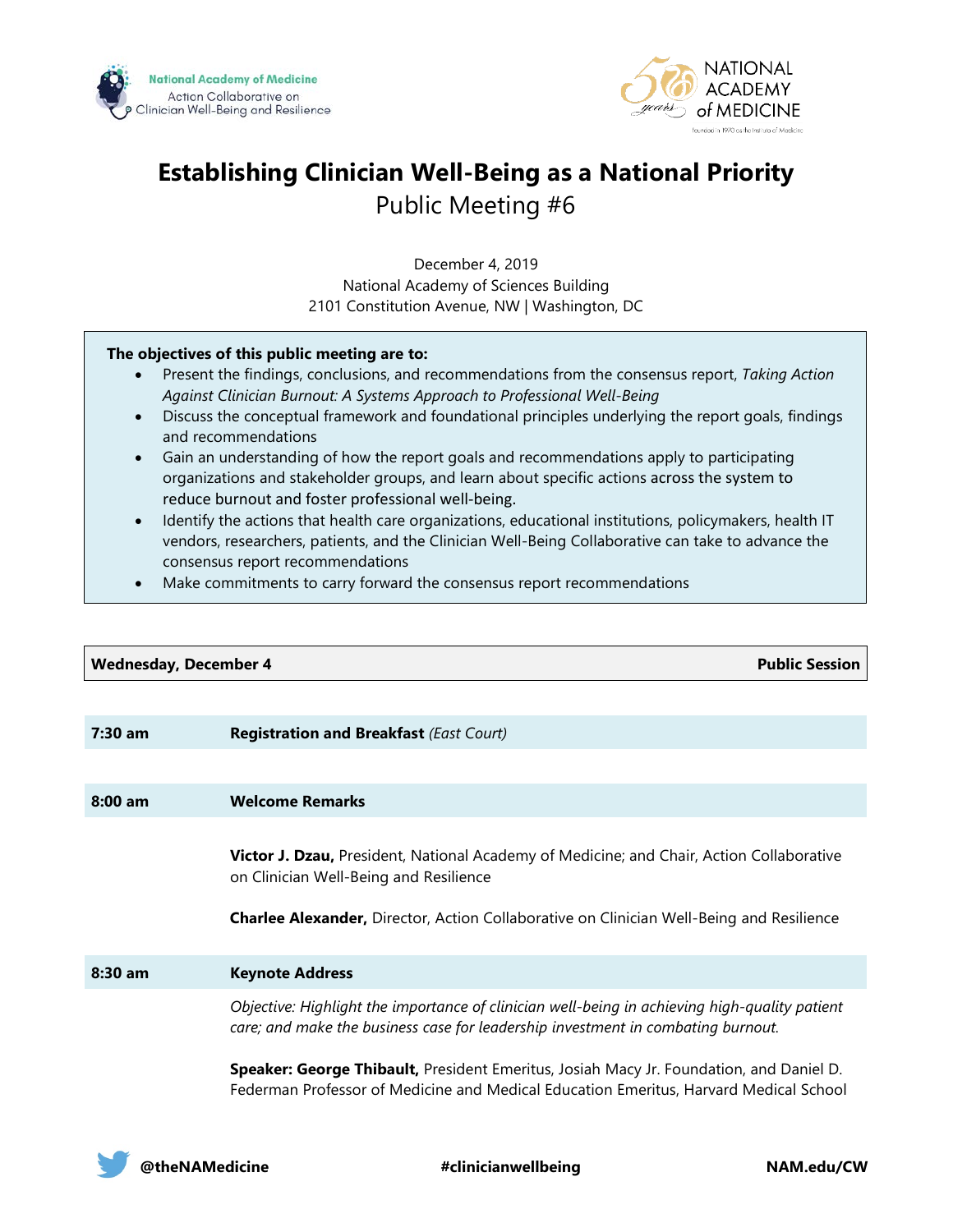| $9:00$ am | <b>Taking Action Against Clinician Burnout - Report Overview</b>                                                                                                                                                                                                                                                                                                                                                                                                                                                                                                                                                                                                                                                                                 |
|-----------|--------------------------------------------------------------------------------------------------------------------------------------------------------------------------------------------------------------------------------------------------------------------------------------------------------------------------------------------------------------------------------------------------------------------------------------------------------------------------------------------------------------------------------------------------------------------------------------------------------------------------------------------------------------------------------------------------------------------------------------------------|
|           | Objective: The consensus study committee presents the findings, conclusions, and<br>recommendations from the NAM consensus study report, Taking Action Against Clinician<br>Burnout: A Systems Approach to Professional Well-Being.                                                                                                                                                                                                                                                                                                                                                                                                                                                                                                              |
|           | <b>Moderators:</b><br>Pascale Carayon, Leon and Elizabeth Janssen Professor, Director of the Wisconsin<br>Institute for Healthcare Systems Engineering, University of Wisconsin - Madison<br>Christine K. Cassel, Senior Advisor on Strategy and Policy, and Professor of<br>$\bullet$<br>Medicine, University of California, San Francisco<br><b>Panelists:</b><br>Tait Shanafelt, Associate Dean and Chief Wellness Officer. Jeanie and Stew Ritchie<br>$\bullet$<br>Professor of Medicine, Stanford Medicine<br>George Thibault, President Emeritus, Josiah Macy Jr. Foundation, and Daniel D.<br>$\bullet$<br>Federman Professor of Medicine and Medical Education Emeritus, Harvard Medical<br>School                                       |
|           | Neil Busis, Director of Community Neurology and General Teleneurology Program,<br>$\bullet$<br>UPMC Department of Neurology; Clinical Professor of Neurology, University of<br>Pittsburgh School of Medicine; Chief of Neurology and Director of<br>Neurodiagnostics Laboratory, UPMC Shadyside<br>Matthew Weinger, Director, Center for Research and Innovation in Systems Safety,<br>$\bullet$<br>Professor, Vanderbilt University Schools of Medicine and Engineering, Staff<br>Physician, VA Tennessee Valley Healthcare System<br>Sharon Pappas, Chief Nurse Executive, Emory Healthcare<br>$\bullet$<br>Lotte Dyrbye, Professor of Medicine & Medical Education, Co-Director, Program<br>$\bullet$<br>on Physician Well-Being, Mayo Clinic |
| 10:00 am  | <b>Networking Break</b>                                                                                                                                                                                                                                                                                                                                                                                                                                                                                                                                                                                                                                                                                                                          |
|           |                                                                                                                                                                                                                                                                                                                                                                                                                                                                                                                                                                                                                                                                                                                                                  |
| 10:30 am  | <b>Taking Action Against Clinician Burnout - Discussion</b>                                                                                                                                                                                                                                                                                                                                                                                                                                                                                                                                                                                                                                                                                      |
|           | Objective: The consensus study committee engages in a moderated discussion with public<br>participants.                                                                                                                                                                                                                                                                                                                                                                                                                                                                                                                                                                                                                                          |
|           | <b>Moderators:</b><br>Pascale Carayon, Leon and Elizabeth Janssen Professor, Director of the Wisconsin<br>$\bullet$<br>Institute for Healthcare Systems Engineering, University of Wisconsin - Madison<br>Christine K. Cassel, Senior Advisor on Strategy and Policy, and Professor of<br>$\bullet$<br>Medicine, University of California, San Francisco<br><b>Panelists:</b>                                                                                                                                                                                                                                                                                                                                                                    |
|           | <b>Neil Busis, Director of Community Neurology and General Teleneurology Program,</b><br>UPMC Department of Neurology; Clinical Professor of Neurology, University of<br>Pittsburgh School of Medicine; Chief of Neurology and Director of                                                                                                                                                                                                                                                                                                                                                                                                                                                                                                       |

Neurodiagnostics Laboratory, UPMC Shadyside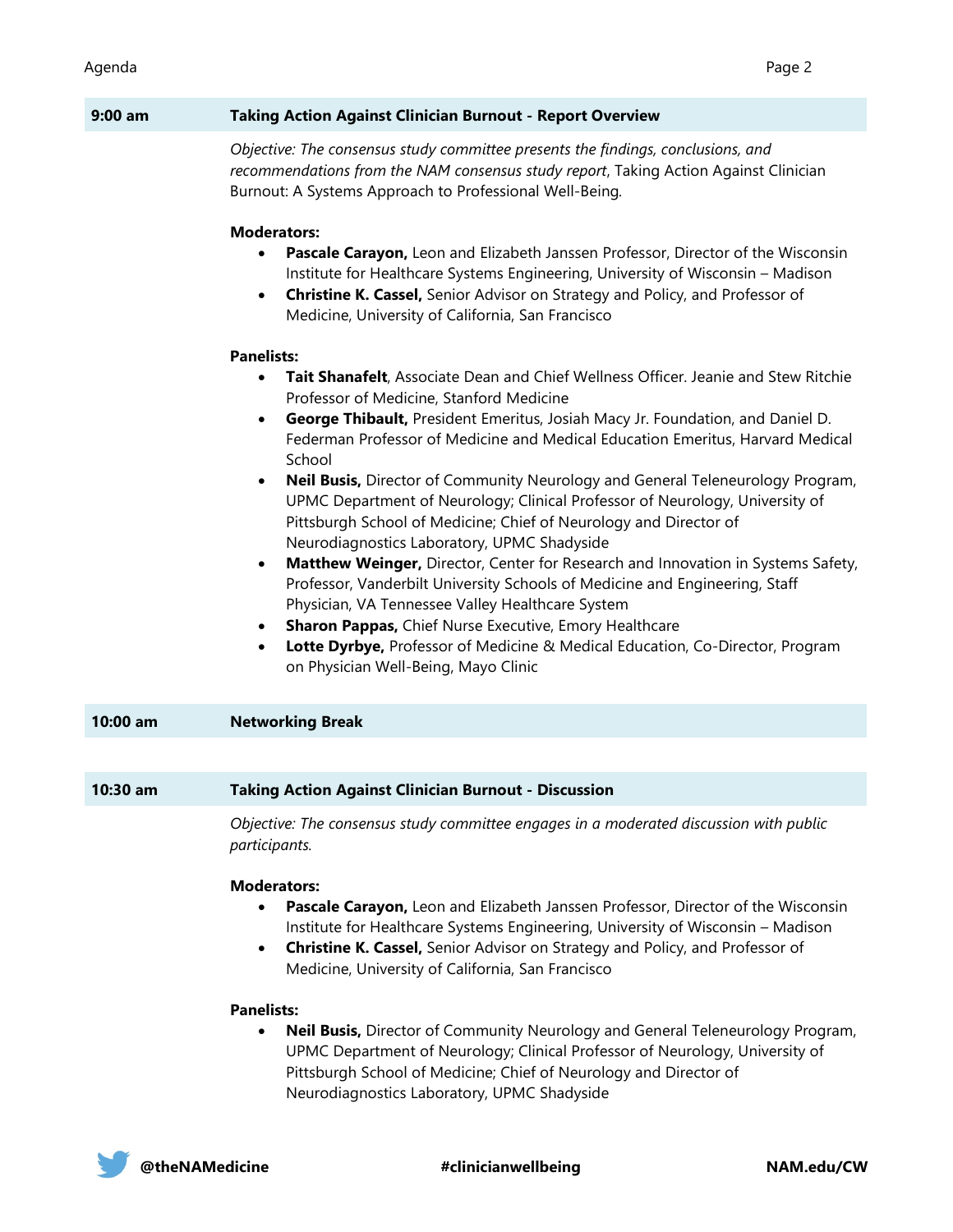## Agenda Page 3

|            | Lotte Dyrbye, Professor of Medicine & Medical Education, Co-Director, Program<br>$\bullet$<br>on Physician Well-Being, Mayo Clinic<br>Pooja Kinkhabwala, Endocrinology Fellow, Larkin Community Hospital<br>$\bullet$<br>Wanda Lipscomb, Senior Associate Dean for Diversity and Inclusion, Associate<br>$\bullet$<br>Dean for Student Affairs, College of Human Medicine, Michigan State University<br>M.A.J. Lex MacNeil, Professor and Founding Dean, College of Dental Medicine-<br>$\bullet$<br>Illinois (CDMI) at Midwestern University<br>Sharon Pappas, Chief Nurse Executive, Emory Healthcare<br>$\bullet$<br>Tait Shanafelt, Associate Dean and Chief Wellness Officer. Jeanie and Stew Ritchie<br>$\bullet$<br>Professor of Medicine, Stanford Medicine<br>George Thibault, President Emeritus, Josiah Macy Jr. Foundation, and Daniel D.<br>$\bullet$<br>Federman Professor of Medicine and Medical Education Emeritus, Harvard Medical<br>School<br>Matthew Weinger, Director, Center for Research and Innovation in Systems Safety,<br>$\bullet$<br>Professor, Vanderbilt University Schools of Medicine and Engineering, Staff<br>Physician, VA Tennessee Valley Healthcare System |
|------------|----------------------------------------------------------------------------------------------------------------------------------------------------------------------------------------------------------------------------------------------------------------------------------------------------------------------------------------------------------------------------------------------------------------------------------------------------------------------------------------------------------------------------------------------------------------------------------------------------------------------------------------------------------------------------------------------------------------------------------------------------------------------------------------------------------------------------------------------------------------------------------------------------------------------------------------------------------------------------------------------------------------------------------------------------------------------------------------------------------------------------------------------------------------------------------------------------|
| $11:15$ am | <b>Taking Action Against Clinician Burnout - Sponsor Reflections</b>                                                                                                                                                                                                                                                                                                                                                                                                                                                                                                                                                                                                                                                                                                                                                                                                                                                                                                                                                                                                                                                                                                                               |
|            | Objective: Select consensus study sponsors provide perspectives on the findings, conclusions,<br>and recommendations from the report and how they will advance the report<br>recommendations to improve clinician well-being.<br><b>Speakers:</b><br>Jay Bhatt, Senior Vice President and Chief Medical Officer, American Hospital<br>$\bullet$<br>Association, President, Health Research and Education Trust<br>Bernadette Mazurek Melnyk, Vice President for Health Promotion, University<br>$\bullet$<br>Chief Wellness Officer, Dean & Professor of the College of Nursing, The Ohio State<br>University                                                                                                                                                                                                                                                                                                                                                                                                                                                                                                                                                                                      |
| 11:45 am   | <b>Patient Engagement and Clinician Well-Being</b>                                                                                                                                                                                                                                                                                                                                                                                                                                                                                                                                                                                                                                                                                                                                                                                                                                                                                                                                                                                                                                                                                                                                                 |
|            | Objective: Provide a patient-centered perspective on the topic of clinician well-being, and how<br>to strengthen the patient-clinician relationship to ensure clinician well-being and quality care.<br>Lisa Stewart, Senior Engagement Officer, Patient-Centered Outcomes Research Institute                                                                                                                                                                                                                                                                                                                                                                                                                                                                                                                                                                                                                                                                                                                                                                                                                                                                                                      |
| 12:00 pm   | <b>Networking Lunch</b>                                                                                                                                                                                                                                                                                                                                                                                                                                                                                                                                                                                                                                                                                                                                                                                                                                                                                                                                                                                                                                                                                                                                                                            |
|            |                                                                                                                                                                                                                                                                                                                                                                                                                                                                                                                                                                                                                                                                                                                                                                                                                                                                                                                                                                                                                                                                                                                                                                                                    |
| $1:00$ pm  | <b>Transition to Breakout Discussions</b>                                                                                                                                                                                                                                                                                                                                                                                                                                                                                                                                                                                                                                                                                                                                                                                                                                                                                                                                                                                                                                                                                                                                                          |

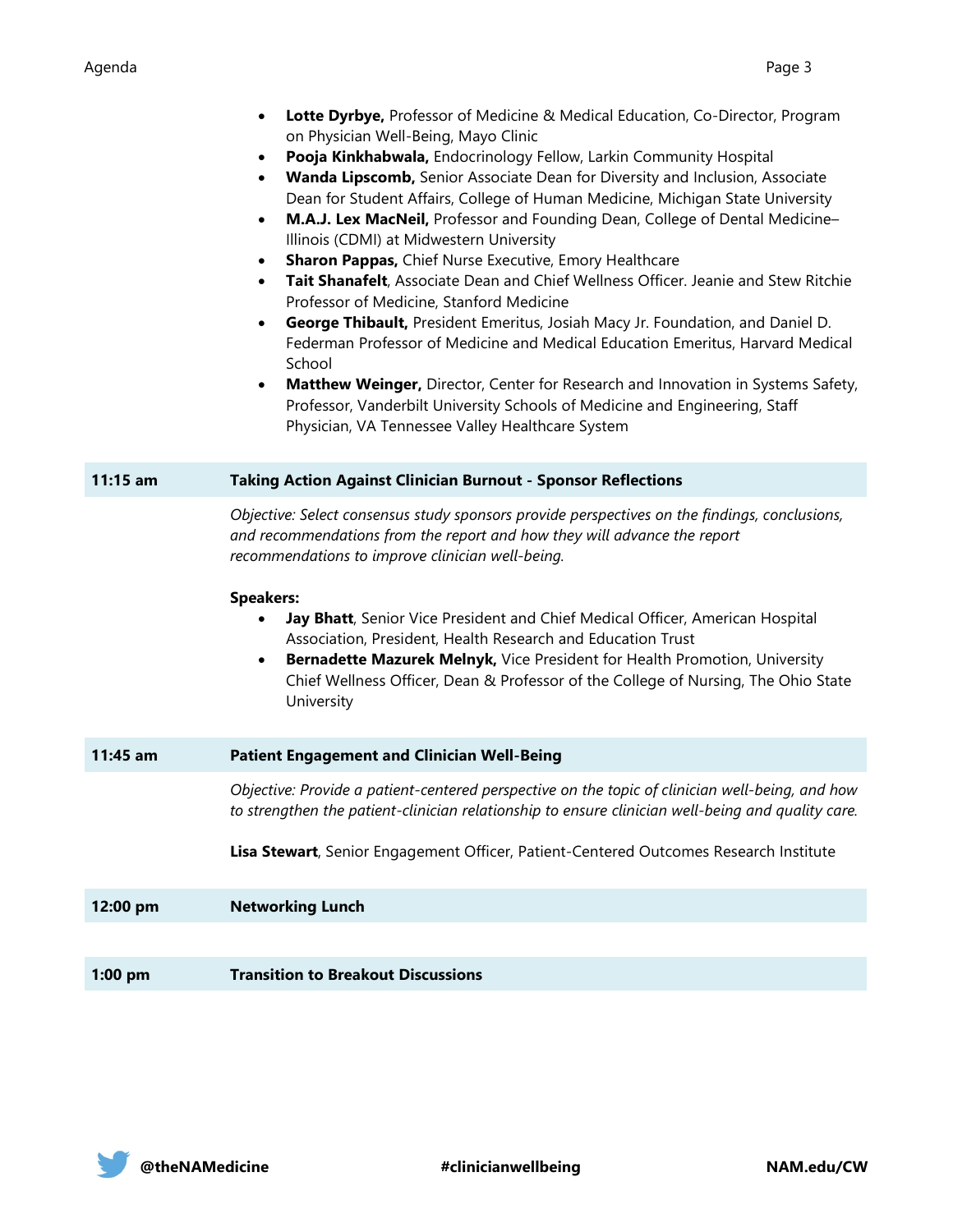#### **1:15 pm Breakout Discussions**

*Objective: Meeting participants self-select into breakout groups to gain an understanding of how the report goals and recommendations apply to their organizations and stakeholder groups, and identify specific actions across the system to reduce burnout and foster professional well-being.* 

#### **1. Creating positive work environments**

*Co-Facilitators:*

- **Sharon Pappas, Chief Nurse Executive, Emory Healthcare**
- **Tait Shanafelt**, Associate Dean and Chief Wellness Officer, Jeanie and Stew Ritchie Professor of Medicine, Stanford Medicine
- **Christine Sinsky,** Vice President, Professional Satisfaction, American Medical Association

#### **2. Creating positive learning environments**

*Co-Facilitators:*

- **Wanda Lipscomb,** Senior Associate Dean for Diversity and Inclusion, Associate Dean for Student Affairs, College of Human Medicine, Michigan State University
- **Lois Margaret Nora,** Professor of Neurology, President Emeritus, and Dean of Medicine Emeritus, Northeast Ohio Medical University
- **George Thibault,** Former President, Josiah Macy Jr. Foundation, and Daniel D. Federman Professor of Medicine and Medical Education Emeritus, Harvard Medical School

## **3. Reducing administrative burden resulting from laws, regulations, policies, and standards**

*Co-Facilitators:*

- **Neil Busis,** Director of Community Neurology and General Teleneurology Program, UPMC Department of Neurology; Clinical Professor of Neurology, University of Pittsburgh School of Medicine; Chief of Neurology and Director of Neurodiagnostics Laboratory, UPMC Shadyside
- **M.A.J. Lex MacNeil,** Professor and Founding Dean, College of Dental Medicine–Illinois (CDMI) at Midwestern University

### **4. Enabling technology solutions**

*Co-Facilitators:*

- **Alexander Ommaya,** Senior Director, Association of American Medical Colleges
- **Matthew Weinger,** Director, Center for Research and Innovation in Systems Safety, Professor, Vanderbilt University Schools of Medicine and Engineering, Staff Physician, VA Tennessee Valley Healthcare System
- **5. Reducing stigma and eliminating barriers for obtaining support to alleviate burnout**

*Co-Facilitators:*

- **Arthur Hengerer,** Past Chair, Federation of State Medical Boards
- **Pooja Kinkhabwala,** Endocrinology Fellow, Larkin Community Hospital

**@theNAMedicine #clinicianwellbeing NAM.edu/CW**